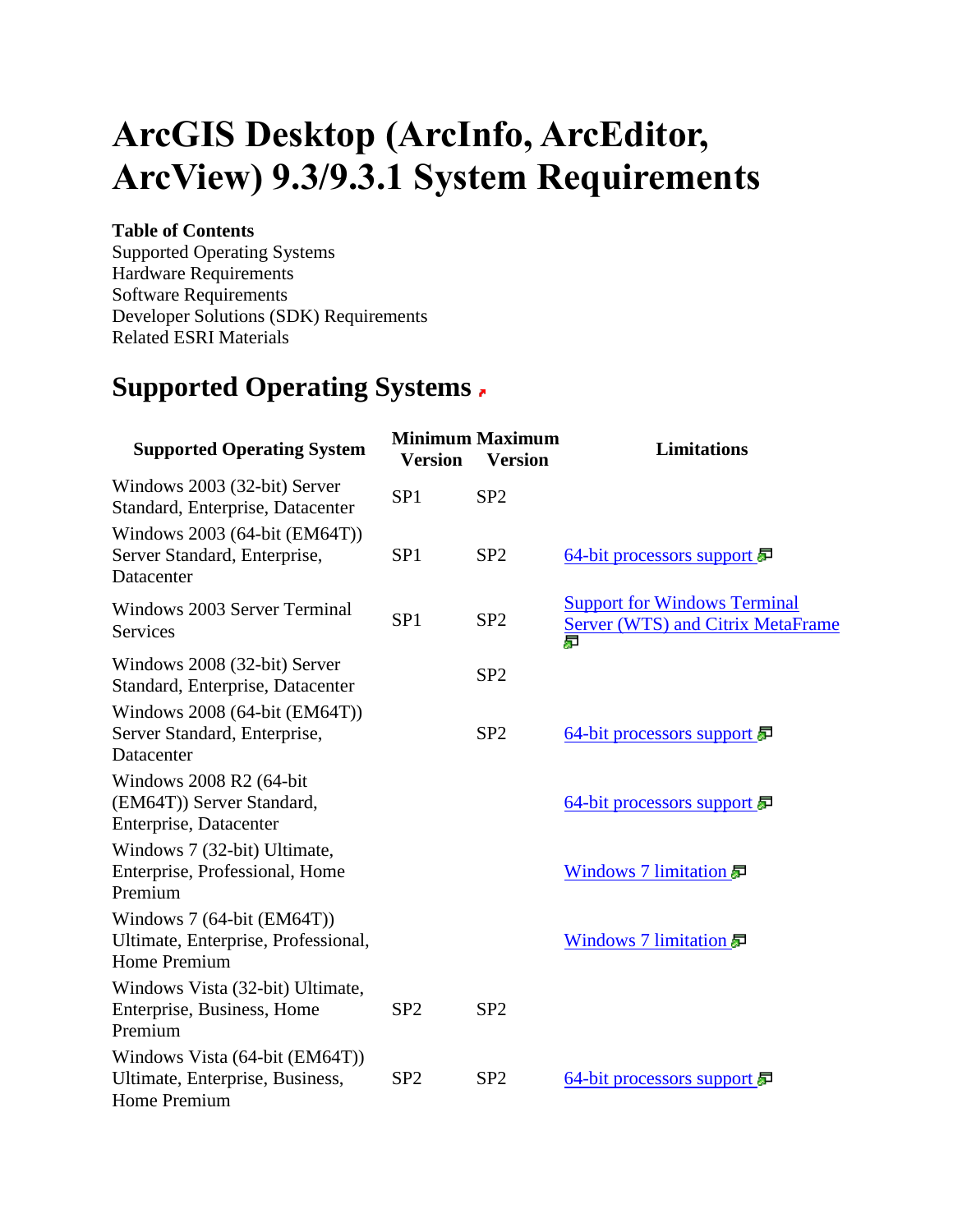| Windows XP (32-bit) Professional<br>Edition, Home Edition          | SP <sub>3</sub> | SP <sub>3</sub> | Windows XP SP2, SP3 Limitations<br>虛                                    |
|--------------------------------------------------------------------|-----------------|-----------------|-------------------------------------------------------------------------|
| Windows $XP(64-bit (EM64T))$<br>Professional Edition, Home Edition | SP <sub>2</sub> | SP <sub>3</sub> | <b>Windows XP SP2</b><br>& SP3 Limitations<br>64-bit processors support |

## **Hardware Requirements**

|                                         | <b>ArcInfo, ArcView, ArcEditor</b>                                                                                                                                                                                                                                                                                                                                                                                               |
|-----------------------------------------|----------------------------------------------------------------------------------------------------------------------------------------------------------------------------------------------------------------------------------------------------------------------------------------------------------------------------------------------------------------------------------------------------------------------------------|
| <b>CPU</b> Speed                        | 1.6 GHz recommended or higher                                                                                                                                                                                                                                                                                                                                                                                                    |
| <b>Processor</b>                        | Intel Core Duo, Pentium 4 or Xeon Processors<br>See Dual or dual-core support policy 扉                                                                                                                                                                                                                                                                                                                                           |
| Memory/RAM                              | 1 GB minimum, 2 GB recommended or higher<br>If using the ArcSDE Personal Edition for Microsoft SQL Server Express<br>software, 2 GB of RAM is required.                                                                                                                                                                                                                                                                          |
| <b>Display</b><br><b>Properties</b>     | 24 bit color depth                                                                                                                                                                                                                                                                                                                                                                                                               |
|                                         | <b>Screen Resolution</b> 1024 x 768 recommended or higher at Normal size (96dpi)                                                                                                                                                                                                                                                                                                                                                 |
| <b>Swap Space</b>                       | Determined by the operating system, 500 MB minimum.                                                                                                                                                                                                                                                                                                                                                                              |
| <b>Disk Space</b>                       | In addition, up to 50 MB of disk space maybe needed in the Windows<br>System directory (typically C:\Windows\System32). You can view the disk<br>space requirement for each of the 9.3 components in the Setup program.<br>If using ArcGlobe (as part of 3D Analyst), additional disk space may be<br>required. ArcGlobe will create cache files when used.<br>Check your computer's ability to run ArcGIS 3D Analyst - ArcGlobe |
| <b>Video/Graphics</b><br><b>Adapter</b> | 24-bit capable graphics accelerator<br>An OpenGL 1.3 or higher compliant video card is required, with at least 32<br>MB of video memory, however 64 MB of video memory or higher is<br>recommended.                                                                                                                                                                                                                              |
| <b>Networking</b><br><b>Hardware</b>    | Simple TCP/IP, Network Card or Microsoft Loopback Adapter is required<br>for the License Manager.                                                                                                                                                                                                                                                                                                                                |
| <b>Media Player</b>                     | DVD-ROM drive is required to install the application.                                                                                                                                                                                                                                                                                                                                                                            |

# **Software Requirements**

. NET Framework 2.0 Requirement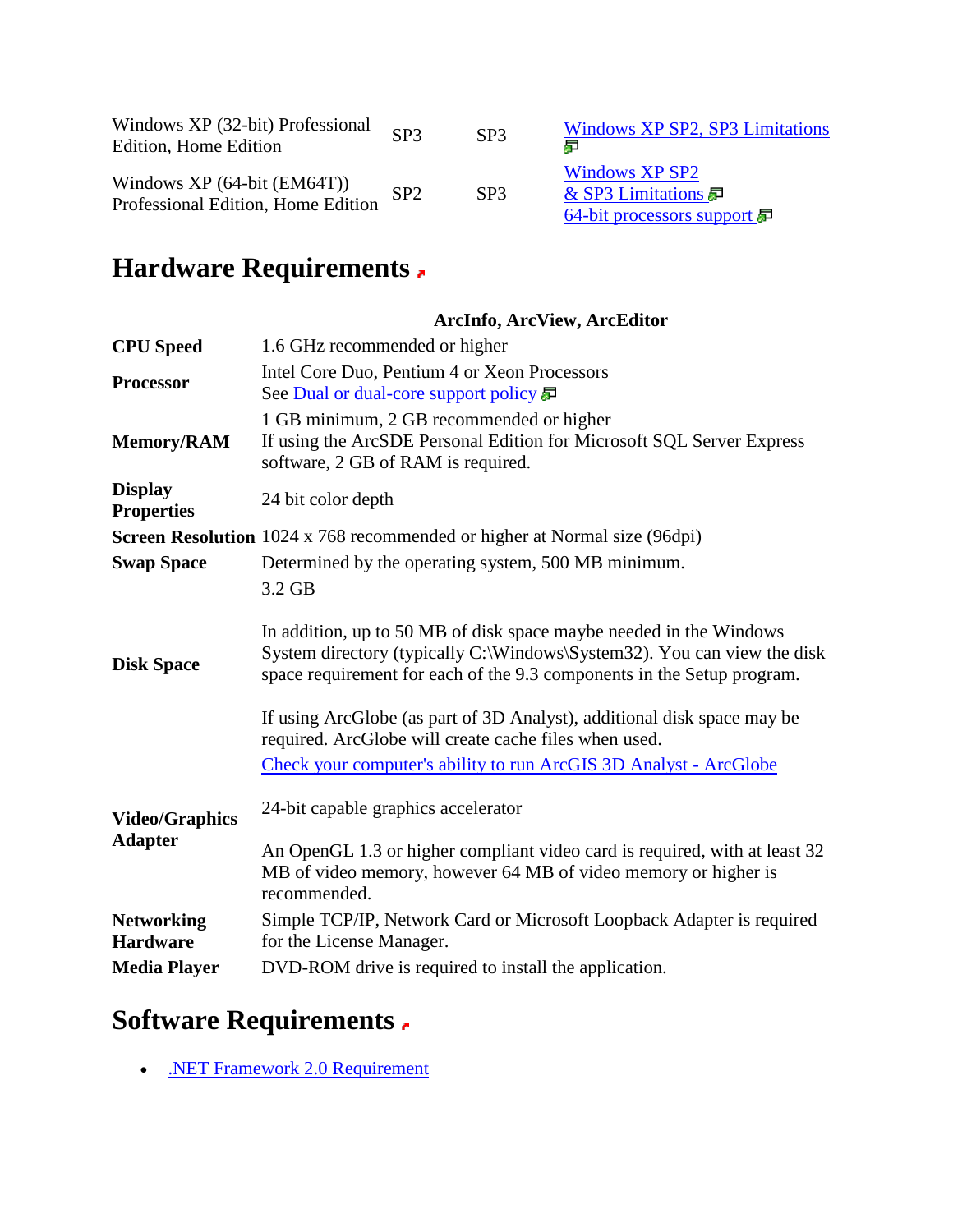#### **Internet Explorer Requirement:**

o Some features of ArcGIS Desktop require a minimum installation of Microsoft Internet Explorer Version 7.0 or 8.0. If you do not have an installation of Microsoft Internet Explorer Version 7.0/8.0, you must obtain and install it prior to installing ArcGIS Desktop.

#### **Python Requirement for Geoprocessing:**

Several ArcGIS geoprocessing tools, such as Multiple Ring Buffer, use the Python scripting language and require that Python is installed. If the ArcGIS Desktop, Engine or Server setups do not find Python 2.5.1 on the target computer, it will install Python 2.5.1 plus Numerical Python 1.0.3 during a typical or complete installation. You may choose a Custom installation to unselect the Python feature to avoid installing this feature. See the install guide for additional information concerning Python.

#### **Microsoft WinHelp patch for Windows 7 and Windows Vista:**

The following Microsoft patch is recommended, but not required, when using ArcGIS Desktop, ArcInfo Workstation, ArcGIS Engine or ArcReader on Microsoft Vista or Windows 7. ArcGIS Desktop, ArcInfo Workstation, ArcGIS Engine and ArcReader provide pop-up context sensitive help topics for tools, commands and dialogs delivered using WinHlp32. WinHlp32 won't function on Windows 7 and Windows Vista without this patch. Here is Microsoft KnowledgeBase article [917607 a](http://support.microsoft.com/kb/917607) about this patch, which also contains links so you can download the patch. If you access pop-up context sensitive help without this patch being present, you'll get a message from Windows prompting you to download the patch. For best usability we recommend installing the patch at the time you install ArcGIS. For additional information, please refer to ESRI KowledgeBase article  $32530$   $\Box$ .

#### **Printer Support**

ArcGIS supports printing to any Microsoft certified Windows printer using the native driver in ArcGIS. Please note that some printer drivers do not support complex maps and the ArcPress printer driver or additional hardware may be needed for these complex maps.

#### **ESRI recommends the following configuration when printing large maps with the ArcPress printer drivers:**

- o Pagefile system size of 4096 MB is recommended. ArcPress depends on being able to acquire potentially large contiguous blocks of memory to process a map. The windows limit is 2048 MB and by having a pagefile.sys file of at least twice that size helps ensure that other applications running and using the pagefile system will not introduce an unexpected limit for the ArcPress printer driver.
- o Pagefile system should be stored on a dedicated partition or, if possible, a dedicated drive. This will prevent the file from becoming fragmented and diminishing ArcPress's ability to acquire contiguous blocks of memory.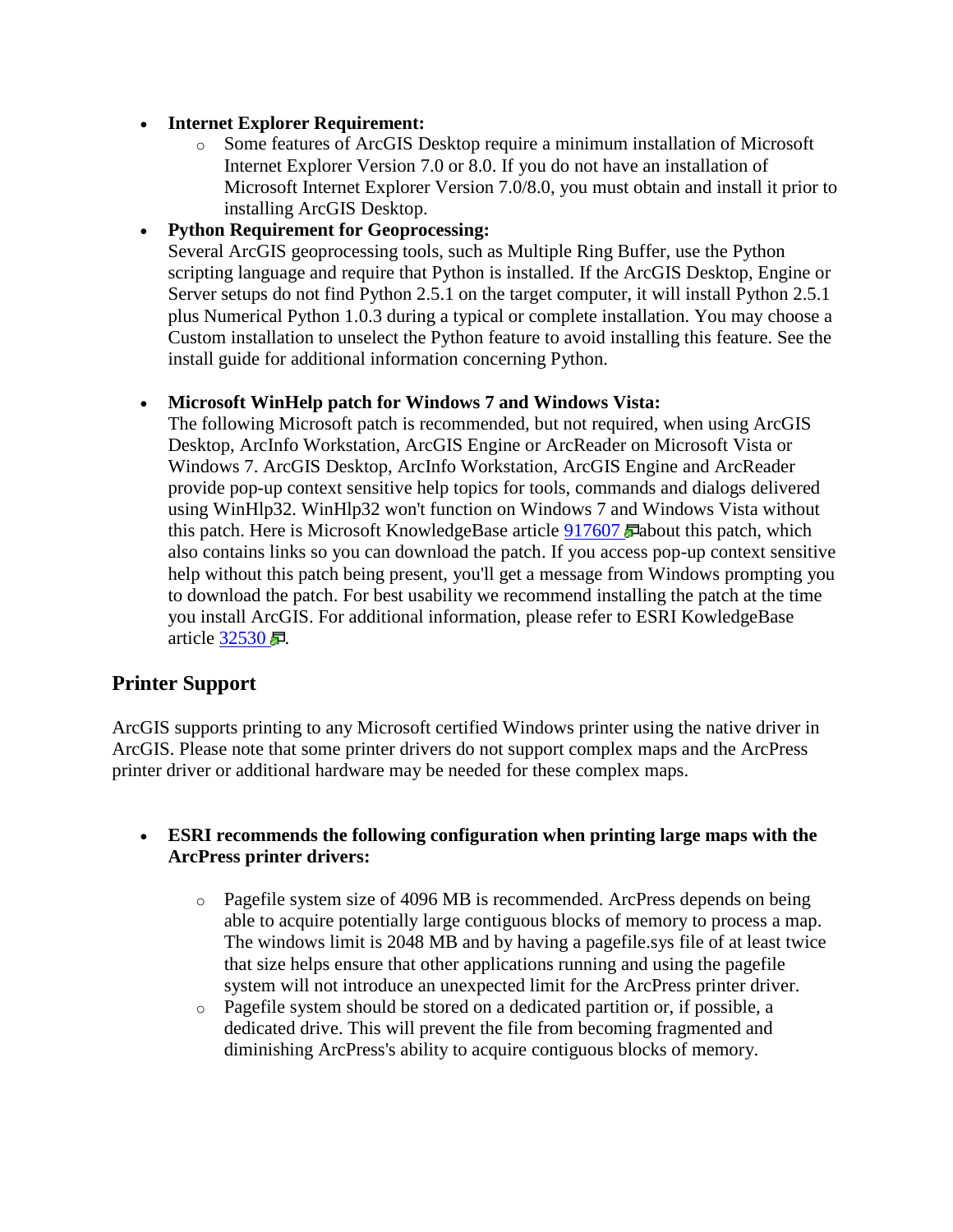- o If large complex maps do not print, then reboot the computer to ensure the pagefile system is cleared. If the pagefile system is not a dedicated drive or partition, make sure that drive does not need to be defragmented.
- o Disk Space: at least 10 GB of free space is required on the drive where %TEMP% is located, as potentially large temporary files will be written there while ArcPress is processing a map for printing.

### **Developer Solutions (SDK) Requirements**

| <b>ArcGIS Desktop</b><br><b>SDK</b>                                                    | <b>Supported and Recommended IDE(s)</b>                                                                                                                                                                                                      | <b>Requirements</b>                      |
|----------------------------------------------------------------------------------------|----------------------------------------------------------------------------------------------------------------------------------------------------------------------------------------------------------------------------------------------|------------------------------------------|
| ArcGIS VBA<br>Resources for<br>Developers                                              | <b>Visual Basic for Applications</b>                                                                                                                                                                                                         |                                          |
| <b>ArcGIS</b> Desktop<br><b>SDK</b> for Visual<br>Basic 6                              | Visual Basic 6 SP3 or later                                                                                                                                                                                                                  |                                          |
| ArcGIS Desktop<br><b>SDK</b> for Visual<br>$C++$                                       | Microsoft Visual Studio 2005 (C++) Standard,<br>Professional, or Team Editions<br><i>NOTE:</i> For Vista, Visual Studio 2005<br>$\circ$<br>Service Pack 1 with Visual Studio 2005<br>Service Pack 1 Update for Windows<br>Vista is required. | <b>.NET Framework</b><br>2.0 Requirement |
|                                                                                        | Microsoft Visual Studio 2008 (C++) Standard,<br>Professional, or Team Editions (with or without<br>Service Pack 1)                                                                                                                           |                                          |
|                                                                                        | Microsoft Visual Studio 2005 Visual Basic<br>$\bullet$<br><b>Express</b>                                                                                                                                                                     |                                          |
| $\bullet$<br>$\bullet$<br>ArcGIS Desktop<br>SDK for the<br>Microsoft .NET<br>Framework | Microsoft Visual Studio 2005 Visual C# Express                                                                                                                                                                                               |                                          |
|                                                                                        | Microsoft Visual Studio 2005 (C#, VB.NET)<br>Standard, Professional, Team Editions                                                                                                                                                           |                                          |
|                                                                                        | NOTE: For Vista, Visual Studio 2005<br>$\circ$<br>Service Pack 1 with Visual Studio 2005<br>Service Pack 1 Update for Windows<br>Vista is required.                                                                                          | <b>NET Framework</b><br>2.0 Requirement  |
|                                                                                        | Microsoft Visual Studio 2008 Visual Basic<br>$\bullet$<br>Express (with or without Service Pack 1)<br>Microsoft Visual Studio 2008 Visual C# Express<br>(with or without Service Pack 1)                                                     |                                          |